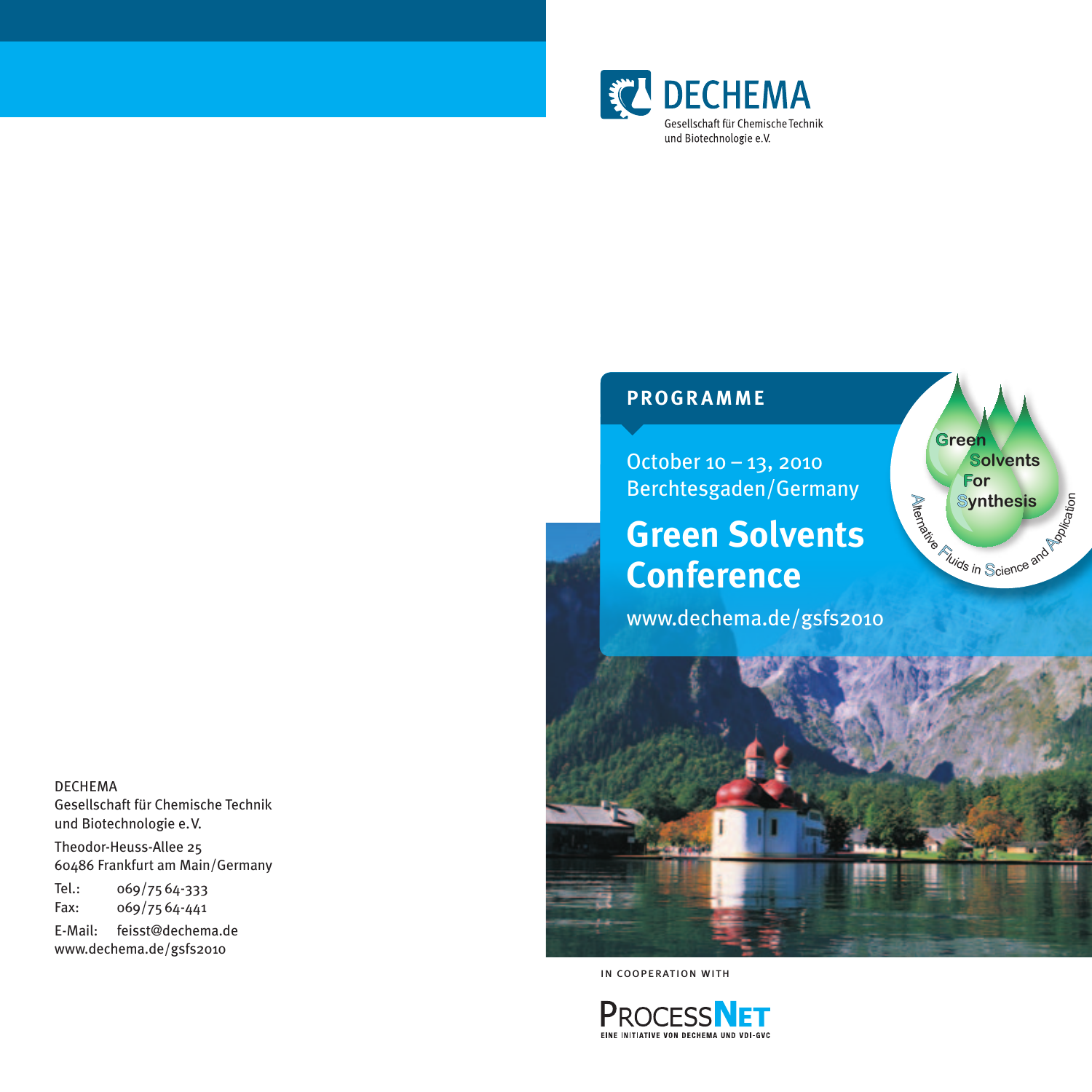## invitation and the company of the company of the company of the company of the company of the company of the c

The solvent is a strategic parameter for chemical transformations occurring in solution phase and plays a crucial role for the implementation of such processes on a laboratory and industrial scale. On a molecular level, the solvent helps to bring reagents in direct contact and stabilises or destabilises intermediates and transition states. In process design, the use of solvents determines the choice of work-up procedures and requires recycling or disposal strategies. The aim of the conference is to highlight innovative concepts for the substitution of volatile organic solvents in solution phase synthesis. Emphasis will be laid on the development and application of alternative reaction media based on advanced fluids such as aqueous phases, ionic liquids, supercritical phases, green organic solvents, or soluble polymers, but includes also phase-separable reagents and related separation strategies in all areas of chemical synthesis. The lecture programme consists of a special Sunday evening lecture, keynote and invited lectures and submitted oral presentations with no parallel sessions. The poster session plays a key role for the discussion of cutting edge results in the field. The 2010 edition of "Green Solvents for Synthesis" will be held in the picturesque location of Berchtesgaden at the Lake Königssee in the Bavarian Alps between Munich and Salzburg. An excursion on the lake and a conference dinner in a typical Bavarian setting is part of the social programme.

We look forward to welcoming you at an exciting meeting.

The Organising Committee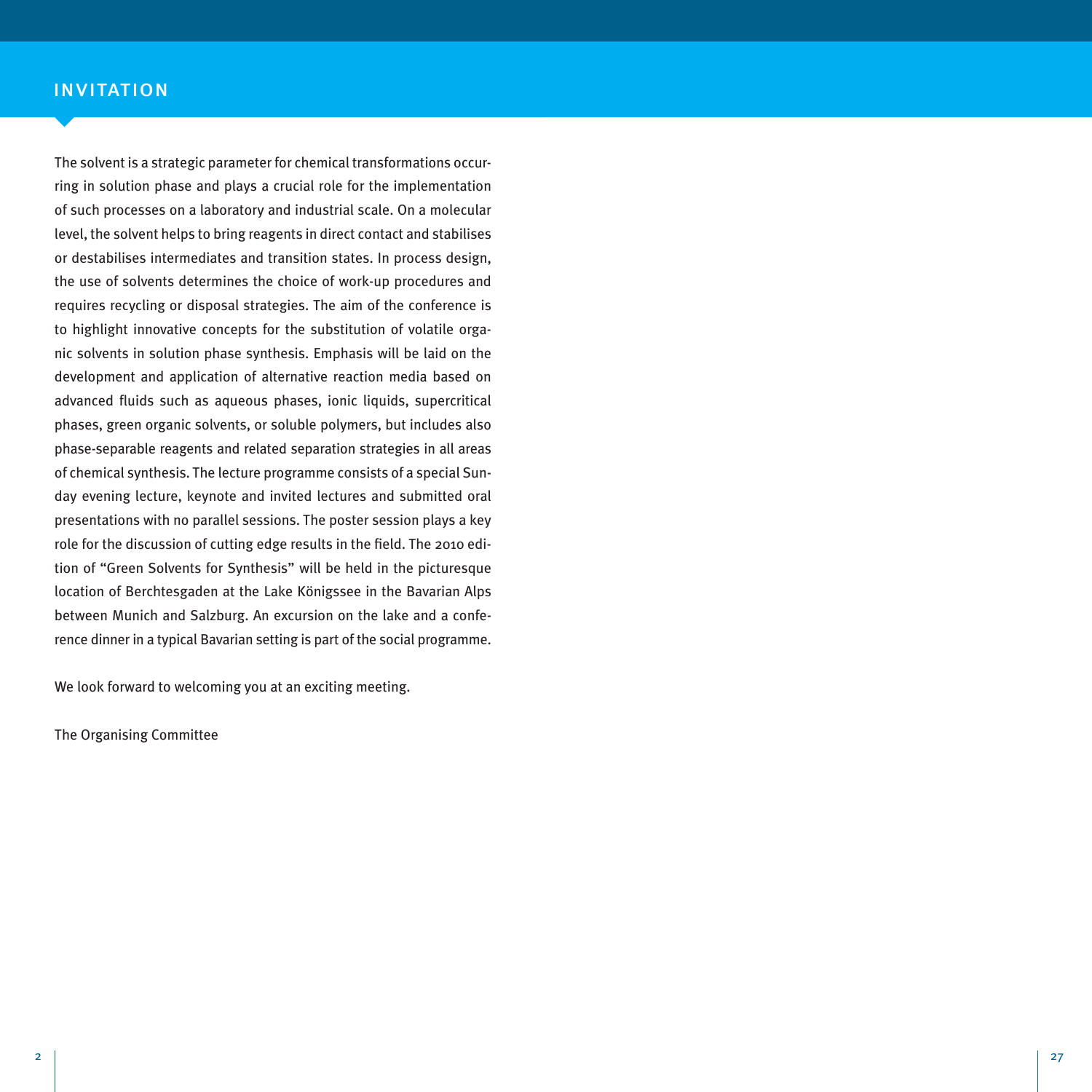## **COMMITTEES**

### organising committee

| W. Leitner       | RWTH Aachen/D, Chairman            |
|------------------|------------------------------------|
| K.R. Seddon      | Queen's University of Belfast/UK   |
| P. Wasserscheid  | University of Erlangen-Nuremberg/D |
| A. Wells         | AstraZeneca, Loughborough/UK       |
| D. Demtröder     | DECHEMA e. V., Frankfurt am Main/D |
| <b>B.</b> Feisst | DECHEMA e. V., Frankfurt am Main/D |

### international advisory board

| P.T. Anastas         | Yale University, New Haven, CT/USA          |
|----------------------|---------------------------------------------|
| D.J. Cole-Hamilton   | University of St. Andrews/UK                |
| <b>B.</b> Han        | Chinese Academy of Sciences, Beijing/PRC    |
| M. Hempel            | Deutsche Bundesstiftung Umwelt, Osnabrück/D |
| I.T. Horváth         | City University of Hong Kong/HK             |
| E. Küsters           | Novartis Pharma AG, Basel/CH                |
| C.J. Li              | McGill University, Montreal/CDN             |
| P. Lozano            | University of Murcia/E                      |
| H. Olivier-Bourbigou | IFP-Lyon, Solaize/F                         |
| S.-E. Park           | Inha University, Incheon/ROK                |
| M. Poliakoff         | University of Nottingham/UK                 |
| R.D. Rogers          | University of Alabama, AL/USA               |
| U. Vagt              | BASF SE, Ludwigshafen/D                     |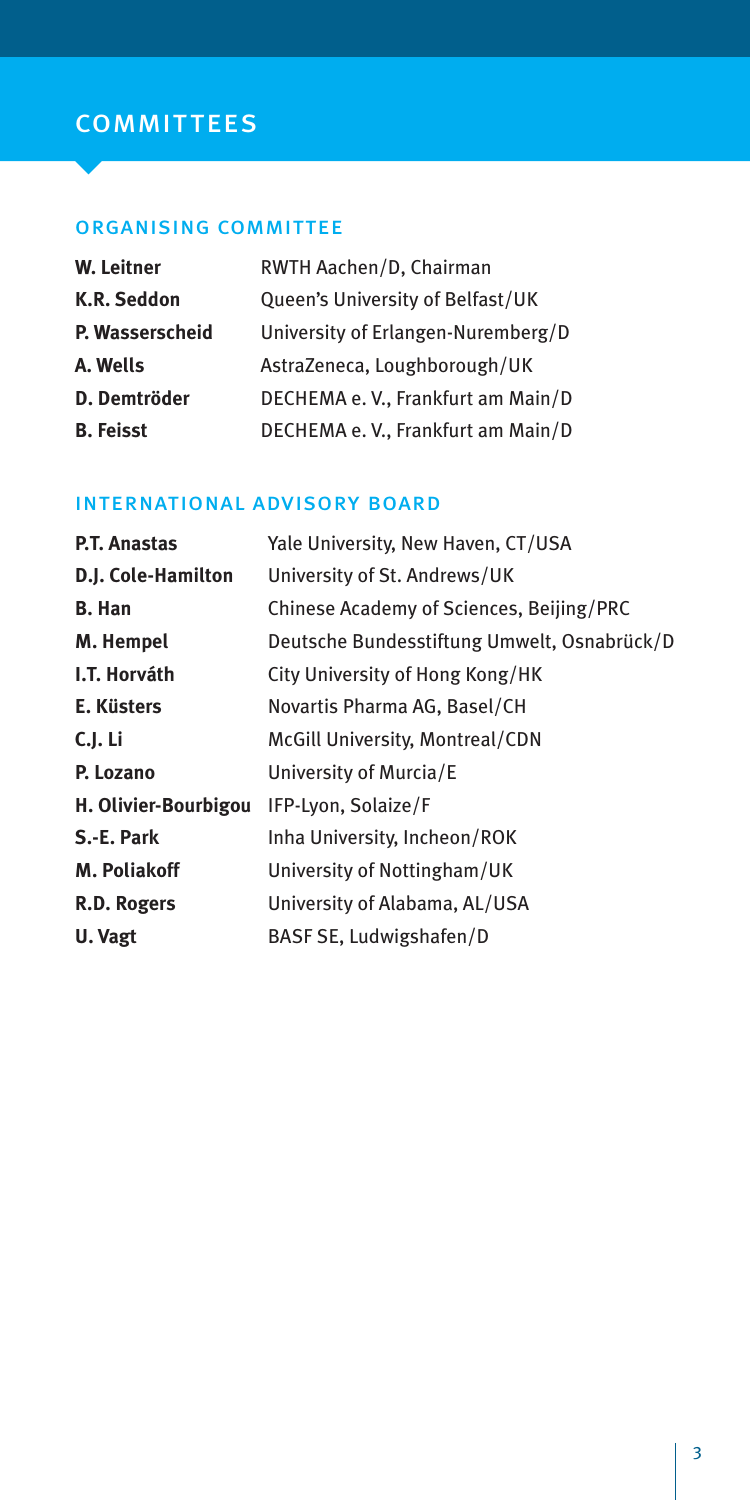## programme at a glance programme at a glance

|       | Sunday, 10 October 2010           |                | Monday, 11 October 2010                  |            | Tuesday, 12 October 2010                      |       | Wednesday, 13 October 2010                    |
|-------|-----------------------------------|----------------|------------------------------------------|------------|-----------------------------------------------|-------|-----------------------------------------------|
|       |                                   |                | Chair Seddon                             | Chair      | Wells                                         |       | Chair Olivier-Bourbigou                       |
|       |                                   | 8:30           | <b>KEYNOTE LECTURE</b><br>Dunn           | 8:30       | <b>KEYNOTE LECTURE</b><br>Vogt                | 8:30  | <b>KEYNOTE LECTURE</b><br><b>Szarvas</b>      |
|       |                                   | 9:10           | Eta                                      | 9:10       | Puga                                          | 9:10  | <b>Busch</b>                                  |
|       |                                   | 9:35           | Knez                                     | 9:35       | Soh                                           | 9:35  | Lozano                                        |
|       |                                   |                |                                          |            |                                               | 10:00 | Heyn                                          |
|       |                                   | 10:00          | Coffee break                             | 10:00      | Coffee break                                  |       | 10:25 Coffee break                            |
|       |                                   | Chair          | Chiappe                                  | Chair      | Behr                                          | Chair | Wasserscheid                                  |
|       |                                   | 10:30          | <b>KEYNOTE LECTURE</b><br>Greiner        | 10:30      | <b>KEYNOTE LECTURE</b><br>Gladysz             | 10:55 | <b>KEYNOTE LECTURE</b><br>Grunwaldt           |
|       |                                   | 11:10          | Türk                                     | 11:10      | <b>Schwarze</b>                               | 11:35 | <b>Bica</b>                                   |
|       |                                   | 11:35          | Horváth                                  | 11:35      | Riisager                                      | 12:00 | <b>Schatz</b>                                 |
| 12:00 | <b>EXCURSION</b>                  | 12:00          | Lunch                                    | 12:00      | Lunch                                         | 12:25 | <b>KEYNOTE LECTURE</b>                        |
|       | Lake Königssee                    | 12:00          | Mitgliederversammlung                    |            |                                               |       | <b>Bell</b>                                   |
|       |                                   | 13:00          | der Fachsektion<br>"Advanced Fluids"     |            |                                               |       |                                               |
|       |                                   |                | Chair Hempel                             | Chair Park |                                               | 13:05 | <b>POSTER AWARD</b><br><b>CLOSING REMARKS</b> |
|       |                                   | 13:30          | <b>KEYNOTE LECTURE</b><br><b>Ikariya</b> | 13:30      | <b>KEYNOTE LECTURE</b><br>Howdle              | 13:15 | <b>END OF CONFERENCE</b>                      |
|       |                                   | 14:10          | Müller                                   | 14:10      | Perosa                                        |       |                                               |
|       |                                   | 14:35          | Muldoon                                  | 14:35      | Wang                                          |       |                                               |
|       |                                   | 15:00          | Schubert                                 | 15:00      | <b>KEYNOTE LECTURE</b><br><b>Fischmeister</b> |       |                                               |
|       |                                   | 15:25          | Coffee break                             | 15:40      | <b>Coffee Break</b>                           |       |                                               |
|       |                                   | Chair          | Massonne                                 | Chair      | Poliakoff                                     |       |                                               |
|       |                                   | 15:55          | <b>KEYNOTE LECTURE</b><br><b>Szesni</b>  | 16:10      | <b>KEYNOTE LECTURE</b><br>Lee                 |       |                                               |
|       |                                   | 16:35          | Adschiri                                 | 16:50      | Szydlo                                        |       |                                               |
|       |                                   | 17:00          | <b>Jess</b>                              | 17:15      | <b>Buijs</b>                                  |       |                                               |
|       |                                   | 17:25          | <b>KEYNOTE LECTURE</b><br>Sarrade        | 17:40      | <b>KEYNOTE LECTURE</b><br>Kragl               |       |                                               |
| 18:00 | <b>WELCOME RECEPTION</b>          | 18:05<br>20:00 | <b>POSTER SESSION</b>                    | 18:20      | <b>END OF</b><br><b>LECTURE PROGRAMME</b>     |       |                                               |
| 19:45 | <b>OPENING ADDRESS</b><br>Leitner |                |                                          | 19:30      | <b>BAVARIAN</b><br><b>CONFERENCE DINNER</b>   |       |                                               |
| 20:00 | <b>OPENING LECTURE</b><br>Jessop  |                |                                          |            |                                               |       |                                               |

| Monday, 11 October 2010 |                                                               | Tuesday, 12 October 2010 |                                               | Wednesday, 13 October 2010 |                                               |  |
|-------------------------|---------------------------------------------------------------|--------------------------|-----------------------------------------------|----------------------------|-----------------------------------------------|--|
| Chair                   | Seddon                                                        | Chair                    | Wells                                         |                            | Chair Olivier-Bourbigou                       |  |
| 8:30                    | <b>KEYNOTE LECTURE</b><br>Dunn                                | 8:30                     | <b>KEYNOTE LECTURE</b><br>Vogt                | 8:30                       | <b>KEYNOTE LECTURE</b><br><b>Szarvas</b>      |  |
| 9:10                    | <b>Eta</b>                                                    | 9:10                     | Puga                                          | 9:10                       | <b>Busch</b>                                  |  |
| 9:35                    | <b>Knez</b>                                                   | 9:35                     | Soh                                           | 9:35                       | Lozano                                        |  |
|                         |                                                               |                          |                                               | 10:00                      | Heyn                                          |  |
| 10:00                   | Coffee break                                                  | 10:00                    | Coffee break                                  | 10:25                      | Coffee break                                  |  |
| Chair                   | Chiappe                                                       | Chair                    | Behr                                          | Chair                      | Wasserscheid                                  |  |
| 10:30                   | <b>KEYNOTE LECTURE</b><br>Greiner                             | 10:30                    | <b>KEYNOTE LECTURE</b><br>Gladysz             | 10:55                      | <b>KEYNOTE LECTURE</b><br>Grunwaldt           |  |
| 11:10                   | Türk                                                          | 11:10                    | <b>Schwarze</b>                               | 11:35                      | <b>Bica</b>                                   |  |
| 11:35                   | Horváth                                                       | 11:35                    | Riisager                                      | 12:00                      | <b>Schatz</b>                                 |  |
| 12:00                   | Lunch                                                         | 12:00                    | Lunch                                         | 12:25                      | <b>KEYNOTE LECTURE</b>                        |  |
| 12:00<br>13:00          | Mitgliederversammlung<br>der Fachsektion<br>"Advanced Fluids" |                          |                                               |                            | Bell                                          |  |
| Chair                   | Hempel                                                        | Chair Park               |                                               | 13:05                      | <b>POSTER AWARD</b><br><b>CLOSING REMARKS</b> |  |
| 13:30                   | <b>KEYNOTE LECTURE</b><br>Ikariya                             | 13:30                    | <b>KEYNOTE LECTURE</b><br>Howdle              | 13:15                      | <b>END OF CONFERENCE</b>                      |  |
| 14:10                   | Müller                                                        | 14:10                    | Perosa                                        |                            |                                               |  |
| 14:35                   | Muldoon                                                       | 14:35                    | Wang                                          |                            |                                               |  |
| 15:00                   | <b>Schubert</b>                                               | 15:00                    | <b>KEYNOTE LECTURE</b><br><b>Fischmeister</b> |                            |                                               |  |
| 15:25                   | Coffee break                                                  | 15:40                    | <b>Coffee Break</b>                           |                            |                                               |  |
| Chair                   | Massonne                                                      | Chair                    | Poliakoff                                     |                            |                                               |  |
| 15:55                   | <b>KEYNOTE LECTURE</b><br><b>Szesni</b>                       | 16:10                    | <b>KEYNOTE LECTURE</b><br>Lee                 |                            |                                               |  |
| 16:35                   | Adschiri                                                      | 16:50                    | Szydlo                                        |                            |                                               |  |
| 17:00                   | Jess                                                          | 17:15                    | <b>Buijs</b>                                  |                            |                                               |  |
| 17:25                   | <b>KEYNOTE LECTURE</b><br><b>Sarrade</b>                      | 17:40                    | <b>KEYNOTE LECTURE</b><br>Kragl               |                            |                                               |  |
| 18:05<br>20:00          | <b>POSTER SESSION</b>                                         | 18:20                    | <b>END OF</b><br><b>LECTURE PROGRAMME</b>     |                            |                                               |  |
|                         |                                                               | 19:30                    | <b>BAVARIAN</b><br><b>CONFERENCE DINNER</b>   |                            |                                               |  |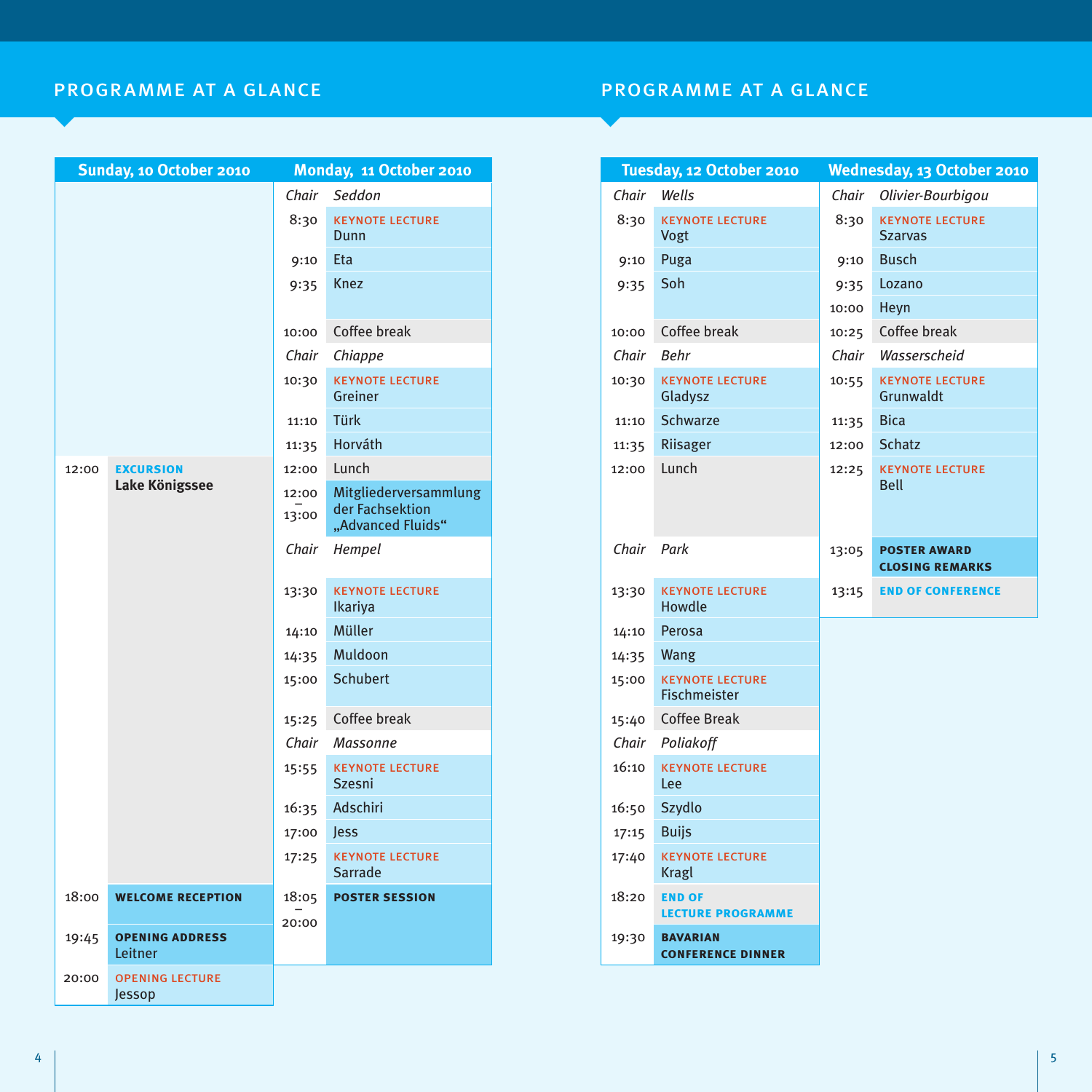## lecture programme lecture programme

|       | Sunday, 10 October 2010                                                                                                                 |       | <b>Monday, 11 October 2010</b>                                                                                                                                                    |
|-------|-----------------------------------------------------------------------------------------------------------------------------------------|-------|-----------------------------------------------------------------------------------------------------------------------------------------------------------------------------------|
| 12:00 | <b>EXCURSION LAKE KÖNIGSSEE</b>                                                                                                         |       | Chair: K.R. Seddon, Queen's University of Belfast/UK                                                                                                                              |
| 18:00 | <b>WELCOME RECEPTION</b><br>at the Kongresshaus Berchtesgaden                                                                           | 8:30  | <b>KEYNOTE LECTURE</b><br>Green solvents in the pharmaceutical industry                                                                                                           |
|       |                                                                                                                                         |       | P.J. Dunn, Pfizer Global Research and Development, Sandwich/UK                                                                                                                    |
| 19:45 | <b>OPENING ADDRESS</b><br>W. Leitner, RWTH Aachen/D                                                                                     | 9:10  | Ionic liquids as effective reaction medium for the synthesis of                                                                                                                   |
| 20:00 | <b>OPENING LECTURE</b><br>The search for green solvents: we're half way there!<br>P.G. Jessop, Queen's University, Kingston Ontario/CDN |       | DMC from CO <sub>2</sub> and methanol<br>V. Eta, P. Mäki-Arvela, D. Yu. Murzin, T. Salmi, Åbo Akademi,<br>Turku/FIN; J-P. Mikkola, Umeå University/S                              |
|       |                                                                                                                                         | 9:35  | Processing polymeric bio-materials using supercritical CO <sub>2</sub><br>Z. Knez, E. Markocic, M. Škerget, University of Maribor/SLO                                             |
|       |                                                                                                                                         | 10:00 | Coffee break                                                                                                                                                                      |
|       |                                                                                                                                         |       | Chair: C. Chiappe, University of Pisa/I                                                                                                                                           |
|       |                                                                                                                                         | 10:30 | <b>KEYNOTE LECTURE</b>                                                                                                                                                            |
|       |                                                                                                                                         |       | Continuous flow for and with ionic liquids<br>L. Greiner, DECHEMA e.V., Frankfurt am Main/D                                                                                       |
|       |                                                                                                                                         | 11:10 | Supercritical CO <sub>2</sub> as novel particle formation media:<br>applications to the formation of metallic nanoparticles<br>M. Türk, Karlsruhe Institute of Technology (KIT)/D |
|       |                                                                                                                                         | 11:35 | $\gamma$ – Vaterolactone for $\gamma$ – Vaterolactone<br>L. Qi, G.R. Akien, I.T. Horváth, City University of Hong Kong/HK                                                         |
|       |                                                                                                                                         | 12:00 | Lunch                                                                                                                                                                             |
|       |                                                                                                                                         | 12:00 | <b>Mitgliederversammlung</b>                                                                                                                                                      |
|       |                                                                                                                                         | 13:00 | der Fachsektion "Advanced Fluids"                                                                                                                                                 |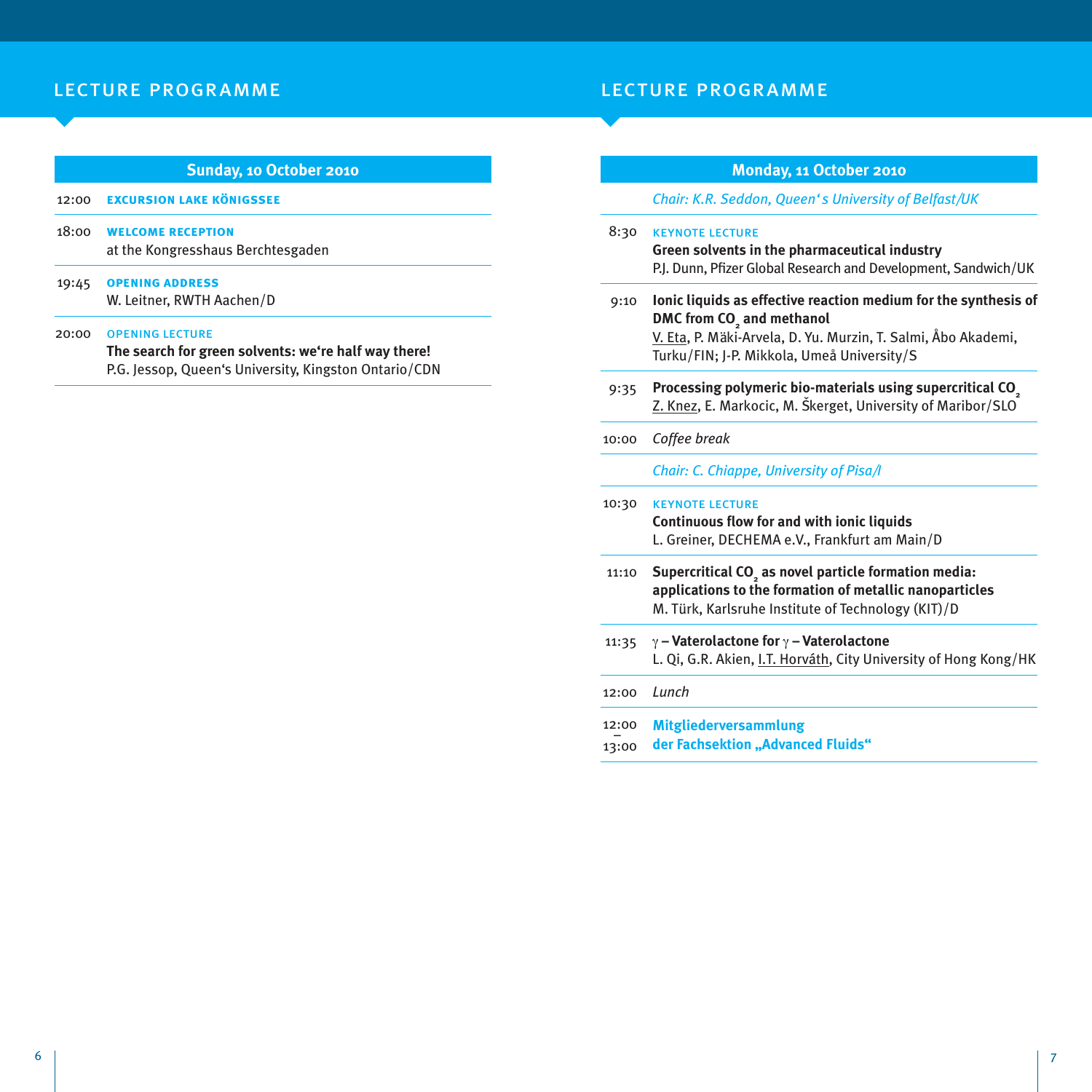## lecture programme lecture programme

#### **Monday, 11 October 2010**

*Chair: M. Hempel, Deutsche Bundesstiftung Umwelt, Osnabrück/D*

#### 13:30 keynote lecture

**Carbon dioxide as a greener solvent and reactant for catalytic ceactions**

T. Ikariya, Tokyo Institute of Technology/J

14:10 **On the applicability of biodiesel as absorbent for the improvement of aromatic hydrocarbons removal: an industrial application** M.T. Müller, H. Arellano-Garcia, TU Berlin/D; H. Thielert,

Uhde GmbH, Dortmund/D; G. Wozny, TU Berlin/D

14:35 **Investigating the influence of neoteric solvents on the Pd(II) catalysed oxidation of alcohols**

D.S. Bailie, L. Bartek, E. Brennan, G.M.A Clendenning, Queen's University of Belfast/UK; B.A. Core, University of St. Andrews/UK; L. Liang, M.J. Muldoon, Queen's University of Belfast/UK

- 15:00 **Ionic liquids: media for size controlled synthesis of nanoparticles and safe-to-handle nanoparticle dispersions** A. Willm, T.J.S Schubert, F. Stiemke, IOLITEC GmbH, Heilbronn/D
- 15:25 *Coffee break*

*Chair: K. Massonne, BASF SE, Ludwigshafen/D*

- 15:55 keynote lecture **Ionic liquids in heterogeneous catalysis** N. Szesni, Süd-Chemie AG, Bruckmühl/D
- 16:35 **Green supercritical route for super hybrid materials** T. Adschiri, Tohoku University, Sendai/J
- 17:00 **Analysis of evaporation and thermal decomposition of ionic liquids by thermogravimetry at ambient pressure and UHV** F. Heym, University of Bayreuth/D; B.M. Etzold, University of Erlangen-Nuremberg/D; C. Kern, A. Jess, University of Bayreuth/D

### 17:25 keynote lecture

**Supercritical CO2 processes applications: from extraction plants to material science** S. Sarrade, CEA Marcoule, Bagnols-sure Cèze/F

18:05 –

20:00 **poster session**

## *Chair: A. Wells, AstraZeneca, Loughborough/UK*

8:30 keynote lecture **Aqueous and ionic liquid two-phase hydroformylation and hydroaminomethylation** D. Vogt, TU Eindhoven/NL

**Tuesday, 12 October 2010**

- 9:10 **New ionic liquids from perhydroazepine and 3-methylpiperidine** T. Belhocine, A.V. Puga, K.R. Seddon, G. Srinivasan, Queen's University of Belfast/UK; S. Forsyth, K. Whiston, INVISTA, Wilton/UK
- 9:35 **Biodiesel production potential of algal lipids extracted with supercritical carbon dioxide**

L. Soh, J.B. Zimmerman, Yale University, New Haven, CT/USA

### 10:00 *Coffee break*

*Chair: A. Behr, TU Dortmund/D*

10:30 keynote lecture

**Fluorous solvents for catalyst recovery, catalyst activation and product protection**

J.A. Gladysz, Texas A&M University, College Station, TX/USA

- 11:10 **Aqueous micellar solutions as green solvents for hydrogenation reactions: reaction and catalyst recycling** M. Schwarze, T. Hamerla, TU Berlin/D; J.S. Milano-Brusco, RWTH Aachen/D; S. Wille, L. Mokrushina, University of Erlangen-Nuremberg/D; I. Smirnova, TU Hamburg-Harburg/D; W. Arlt, University of Erlangen-Nuremberg/D; R. Schomäcker, TU Berlin/D
- 11:35 **New ionic liquid catalyst systems for direct dehydration of glucose and its polymers into 5-hydroxymethylfurfural** T. Ståhlberg, A. Riisager, S. Rodríguez, P. Fristrup, TU Denmark, Lyngby/DK

12:00 *Lunch*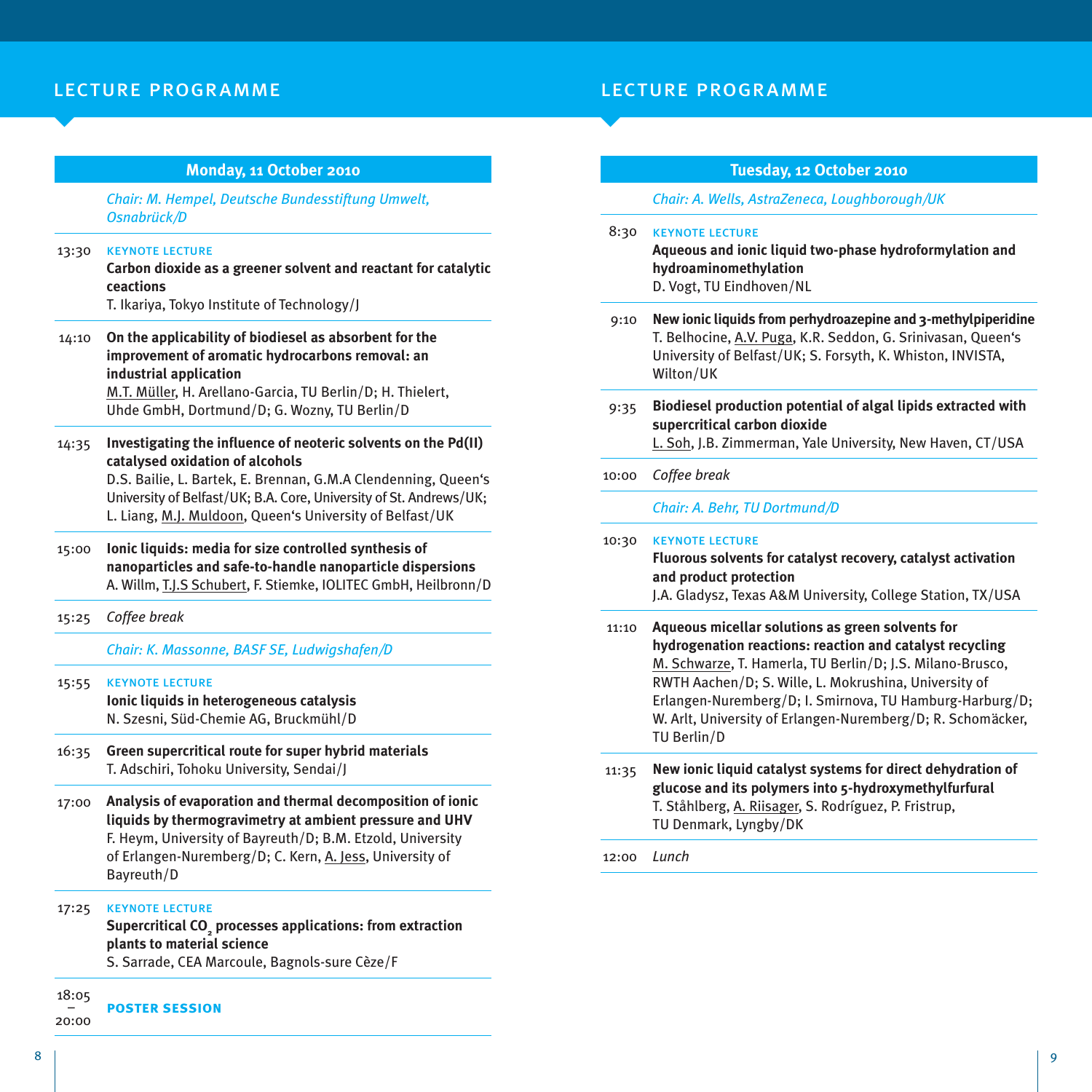#### **Tuesday, 12 October 2010**

#### *Chair: S.-E. Park, Inha University, Incheon/ROK*

#### 13:30 keynote lecture

**Polymeric materials for medical applications: a supercritical approach** S.M. Howdle, University of Nottingham/UK

- 14:10 **Extremely functional and easily tunable green ionic liquids**
	- M. Fabris, V. Lucchini, M. Noè, A. Perosa, M. Selva, University of Venice/I
- 14:35 **Thermoregulated PEG biphase system for separation and recovery of transition-metal nanoparticle catalyst** Z. Sun, Y.H. Wang, J.Y. Jiang, Z.L. Jin, Dalian University of Technology/PRC

#### 15:00 keynote lecture

**Carbonate solvents for selective homogeneous catalysis** C. Fischmeister, University of Rennes/F

15:40 *Coffee break*

#### *Chair: M. Poliakoff, University of Nottingham/UK*

#### 16:10 keynote lecture

**Integrated technology of hydrothermal synthesis and supercritical water oxidation** Y.-W. Lee, Seoul National University/ROK

- 16:50 **New chiral catalysts for asymmetric oxidation in green media** F. Szydlo, M.Y. Elkadiri, B. Andrioletti, University Claude Bernard Lyon 1, Villeurbanne/F
- 17:15 **Sustainable production of tetrahydrocannabinol using supercritical carbon dioxide**

H. Perrotin-Brunel, W. Buijs, TU Delft/NL; M.J.E. Roosmalen van, FeyeCon D&I B.V, Weesp/NL; J. Spronsen van, TU Delft/NL; R. Verpoorte, University of Leiden/NL; C.J. Peters, Petroleum Institute, Abu Dhabi/UAE; G.J. Witkamp, TU Delft /NL

#### 17:40 keynote lecture

**Biocatalysis in non-conventional media – past, present and future**

U. Kragl, University of Rostock/D

#### 18:20 **end of lecture programme**

19:30 **bavarian conference dinner**

### **Wednesday, 13 October 2010**

*Chair: H. Olivier-Bourbigou, IFP-Lyon, Solaize/F*

8:30 keynote lecture **Ionic liquids: commercial applications, toxicological assessments and regulatory requirements** L. Szarvas, K. Müller, BASF SE, Ludwigshafen/D 9:10 **Dehydration of ethanol in water under sub- and supercritical conditions** H. Busch, H. Vogel, TU Darmstadt/D

- 9:35 **Batch and continuous flow efficient enzymatic synthesis of biodiesel in mono- and multiphase systems based on ILs and scCO2** P. Lozano, J. Bernal, University of Murcia/E; M. Vaultier, CNRS, Rennes/F
- 10:00 Utilisation of CO<sub>2</sub> via catalysis with ionic liquids R. Heyn, K. Thorshaug, T. Didriksen, Ø. Vistad, SINTEF Materials and Chemistry, Oslo/N
- 10:25 *Coffee break*

*Chair: P. Wasserscheid, University of Erlangen-Nuremberg/D*

#### 10:55 keynote lecture

**Heterogeneous catalysis in dense carbon dioxide: opportunities, limitations and understanding** J.-D. Grunwaldt, Karlsruhe Institute of Technology (KIT)/D

11:35 **From plant to drug – ionic liquids for the isolation of valuable ingredients from biomass** K. Bica, P. Gaertner, TU Vienna/A

12:00 **Merging the worlds of bio- and metal organic catalysis – tandem reactions in aqueous media**

> K. Tenbrink, H. Gröger, M. Seßler, J. Schatz, University of Erlangen-Nuremberg/D

#### 12:25 keynote lecture

**The role of ionic liquids in the conversion of biomass to fuels and chemicals**

A.T. Bell, University of California, Berkeley, CA/USA

- 13:05 **poster award and closing remarks**
- 13:15 **End of conference**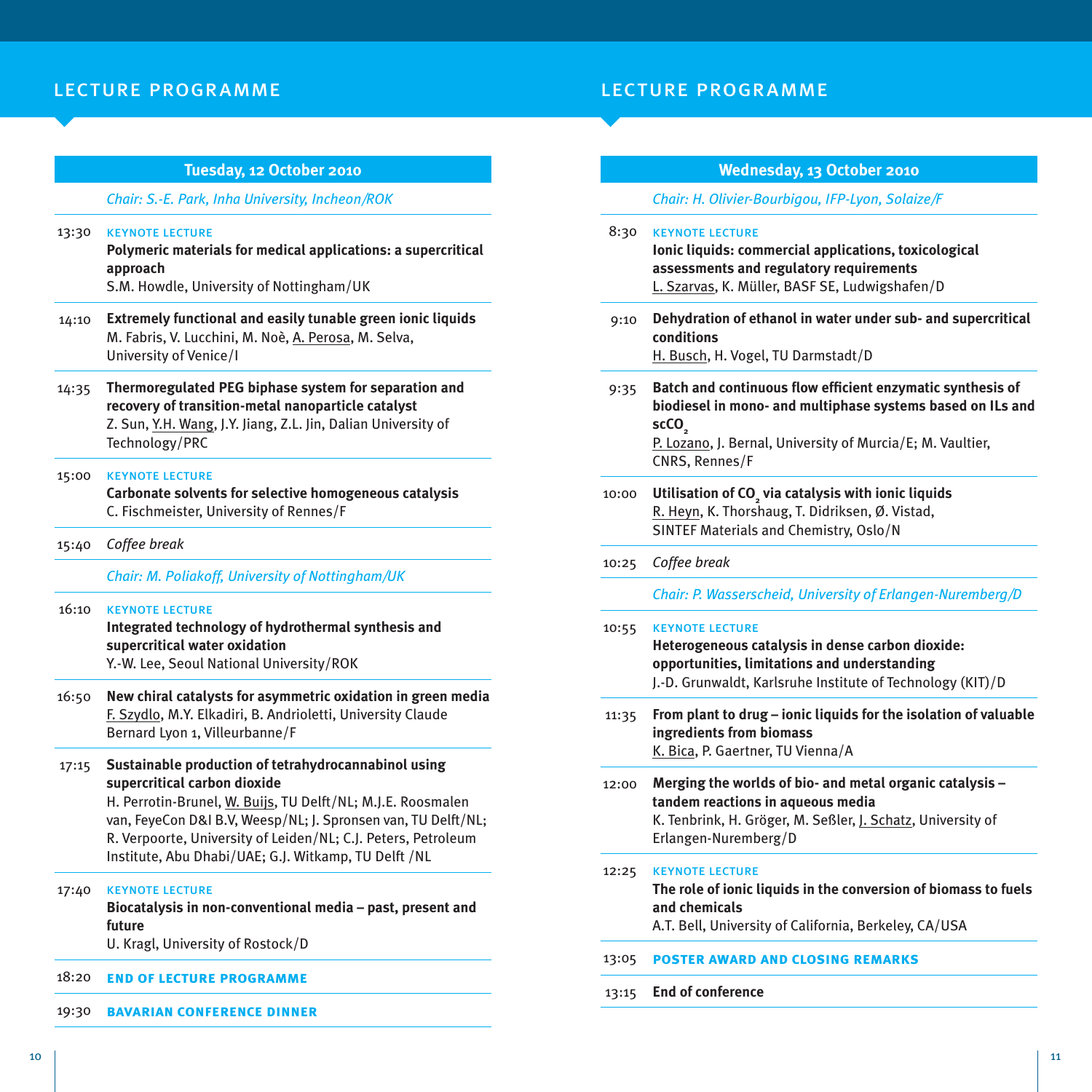## poster programme poster programme

- P 1 **Dehydration of 2-methyl-1,3-propanediol to isobutyraldehyde in sub- and supercritical water** A. Soler, K. Krantchev, H. Vogel, TU Darmstadt/D
- P 2 **The application of molecular modelling in the optimisation of reactive cotton dyeing in supercritical carbon dioxide** W. Buijs, V. Fernandez Cid, G-J. Witkamp, TU Delft/NL
- P 3 **Oxidation of alcohols and ketones with peroxyacids in ionic liquids as efficient solvents** S. Baj, A. Chrobok, TU Silesian, Gliwice/PL
- P 4 **Dimcarb and ionic liquids: reactive solvents for the Kolbe-Schmitt synthesis** A. Stark, University of Jena/D; C. Hofmann, R. Wirker, TU Chemnitz/D; B. Ondruschka, S. Huebschmann,

D. Kralisch, University of Jena/D

P 5 **Deacidification of soybean oil using ionic liquids or Poly(ethyleneglycol)s**

V. Najdanovic-Visak, M.S. Manic, New University of Lisbon, Caparica/P; Z.P. Visak, Centro de Química Estrutural, Lisbon/P; M. Nunes da Ponte, New University of Lisbon, Caparica/P

- P 6 **Thermodynamic characterisation of an IL synthesis combining online spectroscopy and calorimetry** S. Hardy, C. Minnich, L. Greiner, M.A. Liauw, RWTH Aachen/D
- P 7 **Pretreatment of lignocellulosic materials with ionic liquids: which potential?**

D. Morvan, C. Vallee, IFP-Lyon, Solaize/F; M. Ropars, IFP, Rueil-Malmaison/F; H. Olivier-Bourbigou, IFP-Lyon, Solaize/F

- P 8 **Enzyme-catalysed C-C bond formation using 2-methyl-THF: efficient and bio-based alternative to DMSO and MTBE** S. Shanmuganathan, D. Natalia, A. Wittenboer, W. Leitner, L. Greiner, P. Domínguez de María, RWTH Aachen/D
- P 9 **Effect of higher water content on different ionic liquids** M. Ramunno, N. Ebel, P. Wasserscheid, E. Schlücker, University of Erlangen-Nuremberg/D
- P 10 **Catalytic modification of cellulose in ionic liquids** A. Osichow, S. Mecking, University of Konstanz/D
- P 11 **Ionic liquids and the NOE: interactions in the liquid phase** R. Giernoth, Y. Lingscheid, University of Cologne/D
- P 12 **Special ionic liquids in the synthesis of organised magnetic surfaces**

P. Dytrych, P. Kluson, Z. Hubicka, H. Pelantova, Academy of Sciences of the Czech Republic, Prague/CZ; M. Vesely, TU Brno/CZ; M. Slater, University of Bangor, Gwynedd/UK

- P 13 **Activity and stability of immobilised cellulase in anhydrous mixtures of ILs containing cellulose** P. Lozano, B. Bernal, University of Murcia/E; M. Vaultier, CNRS, Rennes/F
- P 14 **Selective catalytic hydrogenation of terpenes by nanoparticle catalysts** D. Peters, M. Hölscher, W. Leitner, RWTH Aachen/D
- P 15 **Solvent concepts to recycle homogeneous catalysts of the cross-metathesis of methyl oleate with 4-octene** A. Behr, J. Pérez-Gomez, H. Witte, TU Dortmund/D
- P 16 **Inline ATR-IR spectroscopy to determine reaction kinetics in multiphase catalysis** M. Picard, L. Greiner, W. Leitner, RWTH Aachen/D
- P 17 **Low-viscous ionic liquids including electron-withdrawing groups** S. Kitaoka, K. Nobuoka, T. Arima, N. Yoshiiwa, Y. Ishikawa, Oita University/J
- P 18 **Ionic liquids for chiral application of DNA** K. Nobuoka, S. Kitaoka, A. Nakamura, K. Sumi, Y. Ishikawa, Oita University/J
- P 19 **Light and heavy fluorous cyclopentadienes challenging way to a ubiquitous ligand** J. Cermak, L. Cervenkova Stastna, Academy of Sciences of the Czech Republic, Prague/CZ
- P 20 **Two phase system of benzaldehyde lyase catalysed reaction in supercritical carbondioxide**

D. Natalia, C. Kohlmann, RWTH Aachen/D; M. Ansorge-Schumacher, TU Berlin/D; L. Greiner, RWTH Aachen/D

P 21 **In-situ monitoring of lignin in ionic liquids by means of a novel ATR-UV probe**

J. Viell, RWTH Aachen/D; L. Küpper, Infrared fibre sensors/D; W. Marquardt, RWTH Aachen/D

P 22 **Synthesis of nano-catalysts by chemical fluid deposition (CFD) and their application in the transformation of biomass-derived monomers**

K. Yan, F. Qin, R. Weiß, N. Theyssen, Max-Planck-Institute for Coal Research, Mülheim/D; W. Leitner, RWTH Aachen/D

P 23 **Synthesis of polyvinyl pyridine ferrite nanocomposites in supercritical carbon dioxide**

> N. Bhullar, Maharaja Agrasen Institue of Technology, New Delhi/IND; B. Joshi, Serc Division Department of Science and Technology, New Delhi/IND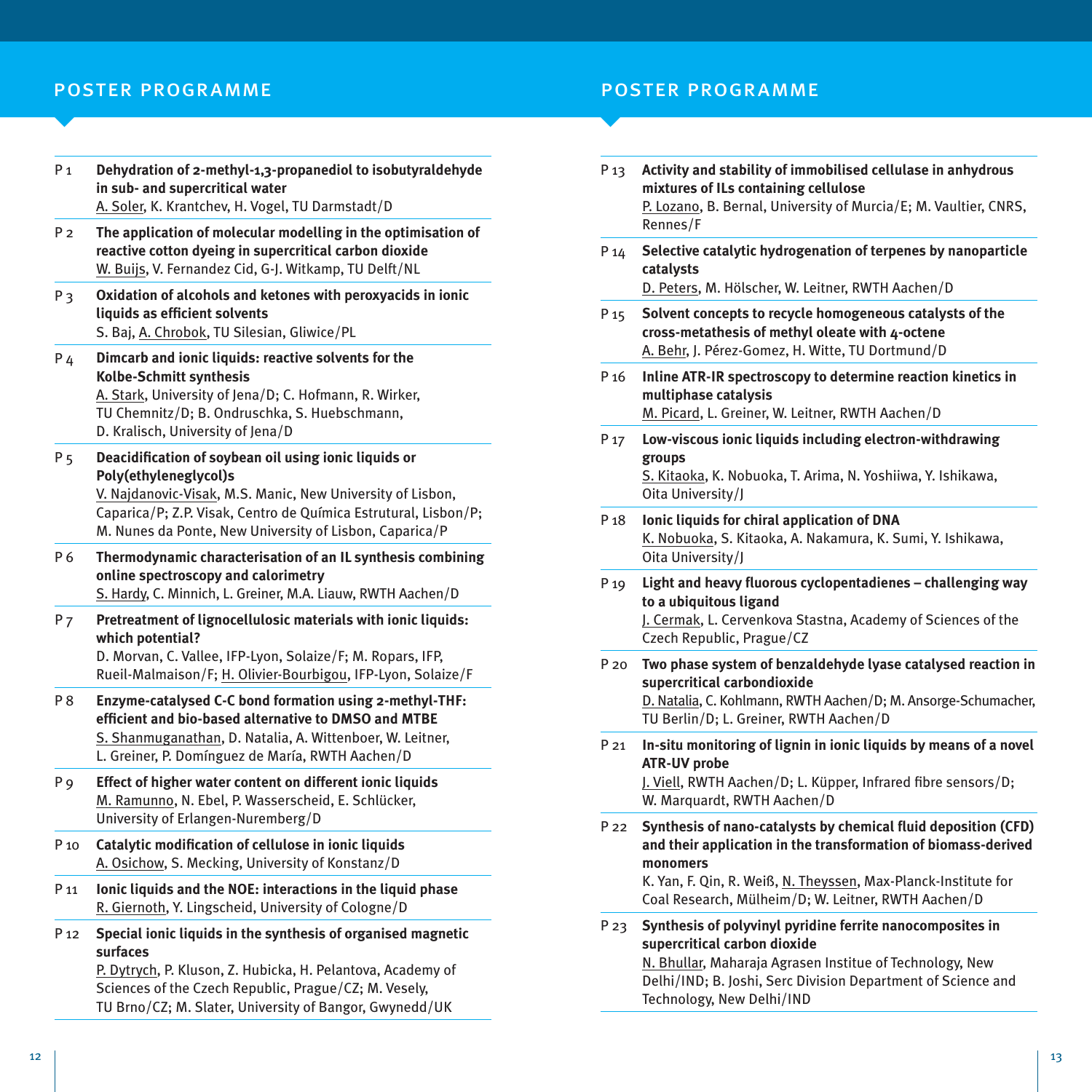## poster programme poster programme

P 24 **Application of supported ionic liquid phase (SILP) catalysis to Monsanto carbonylation reactions** C.W. Hanning, R. Fehrmann, A. Riisager, O. Nguyen Van Buu,

TU Denmark, Lyngby/DK

P 25 **Palladium catalysts with ionic liquid layer in Suzuki and Hiyama reactions** T. Borkowski, A.M. Trzeciak, University of Wroclaw/PL

P 26 **Cascade reactions for sustainable conversion of fatty acid methyl esters** S.L. Desset, T. Hermanns, J. Klankermayer, W. Leitner,

RWTH Aachen/D

- P 27 **Phase equilibria of ionic liquids in petroleum processing** M.J. Earle, Queen's University of Belfast/UK; H. Rodríguez, University of Santiago de Compostela/E; K.R. Seddon, Queen's University of Belfast/UK; A. Arce, A. Soto, University of Santiago de Compostela/E
- P 28 **Comparison of CO2 capture capacity of RTILs and SILs** E. Privalova, P. Mäki-Arvela, K. Eränen, D.Yu. Murzin, Åbo Akademi, Turku/FIN; J.-P. Mikkola, Umeå University/S
- P 29 **Ecofriendly oxidation of olefins catalysed by transition-metal porphyrins in ionic liquids media** G. Chatel, M. Draye, University of Savoie, Chambéry/F;

B. Andrioletti, University of Lyon, Villeurbanne/F; N. Kardos, University of Savoie, Chambéry/F; C. Goux-Henry, University of Lyon, Villeurbanne/F

- P 30 **Mechanical pretreatment of biomass for efficient dissolution in ionic liquids** Q. Yan, M. Modigell, RWTH Aachen/D
- P 31 **New** *tropos***-BIPHEP ligands for asymmetric catalysis in chiral ionic liquids**

P. Oczipka, G. Franciò, J. Klankermayer, W. Leitner, RWTH Aachen/D

- P 32 **Aqueous green synthesis of starch-graft-poly(ethylacrylate)** V. Singh, S. Maurya, P.K. Tandon, University of Allahabad/IND
- P 33 **Catalysis by solid supported transition metal ions in the oxidation of hydrocarbons, aromatic aldehydes and phenols in liquid phase and under solvent-less conditions** P. Tandon, V. Singh, University of Allahabad/IND
- P 34 **Experimental measurements of electrical conductivity and viscosity of EMIM-CnS ionic liquids and their mixtures with ethanol at four temperatures**

E. Rilo Siso, J. Vila, L. Segade, University of Coruña/E; L.M. Varela, University of Santiago de Compostela/E; O. Cabeza, University of Coruña/E

- P 35 **Sustainable production of EMIM ClO4** P. Keil, M. Schmeißer, M. Kick, R. van Eldik, A. König, University of Erlangen-Nuremberg/D
- P 36 **Continuous-flow (bio)catalytic processes for the transformation of 1,3-propanediol** V. Sans Sangorrin, M. Sotenko, A. Lapkin, University of Warwick, Coventry/UK
- P 37 **Oxadiazoline and ketoimine Pd(II) complexes as highly efficient catalysts for Suzuki-Miyaura cross-couplings in scCO2** R.R. Fernandes, J. Lasri, TU Lisbon/P; M.F.C. Guedes da Silva, Lusophone University of Humanities and Technology, Lisbon/P; A.M.F. Palavra, J.A.L. Silva, A.J.L. Pombeiro, TU Lisbon/P
- P 38 **Physicochemical and solvent properties of morpholinium dicyanamide ionic liquids** C. Chiappe, C.S. Pomelli, S. Rajamani, University of Pisa/I
- P 39 **Homogeneously catalysed Suzuki coupling and hydrogenation reaction as tandem in three phase microemulsions** H. Nowothnick, K. Seifert, R. Schomäcker, TU Berlin/D
- P 40 **Highly recyclable, low antimicrobial and antifungal toxicity ionic liquids: a new strategy for Brønsted acid catalysed reaction**

R. Gore, Dublin City University/IRL; L. Myles, University of Dublin/IRL; M. Š pulák, M. Pour, KAOCH, Hradec Kralove/CZ; S. Connon, University of Dublin/IRL; N. Gathergood, Dublin City University/IRL

- P 41 **Tungstate and molybdate based ionic liquids for the extractive and oxidative desulfurization (EODS) of fuel oils** T. Gloeckner, A. Jess, University of Bayreuth/D
- P 42 **Rhodium-catalysed hydroformylation in aqueous multiphase systems**

A. Rost, T. Hamerla, R. Schomäcker, TU Berlin/D

P 43 **TGA and DSC analysis of choline chloride based binary mixtures**

Q. Abbas, L. Binder, TU Graz/A

- P 44 **Design, synthesis and application of novel chiral ionic liquids from amino acids** S. Leder, K. Bica, P. Gaertner, TU Vienna/A
- P 45 **Carbon dioxide as a building block for production of polymers** G. Erre, Y. Dienes, J. Barruet, W. Offermans, B. Köhler, W. Leitner, C. Gürtler, T.E. Müller, RWTH Aachen/D
- P 46 **Di-alkyl and tetra-alkyl pyrazolium ionic liquids: synthesis, characterisation and properties** A. Sanzone, C. Chiappe, C. Brocchetta, University of Pisa/I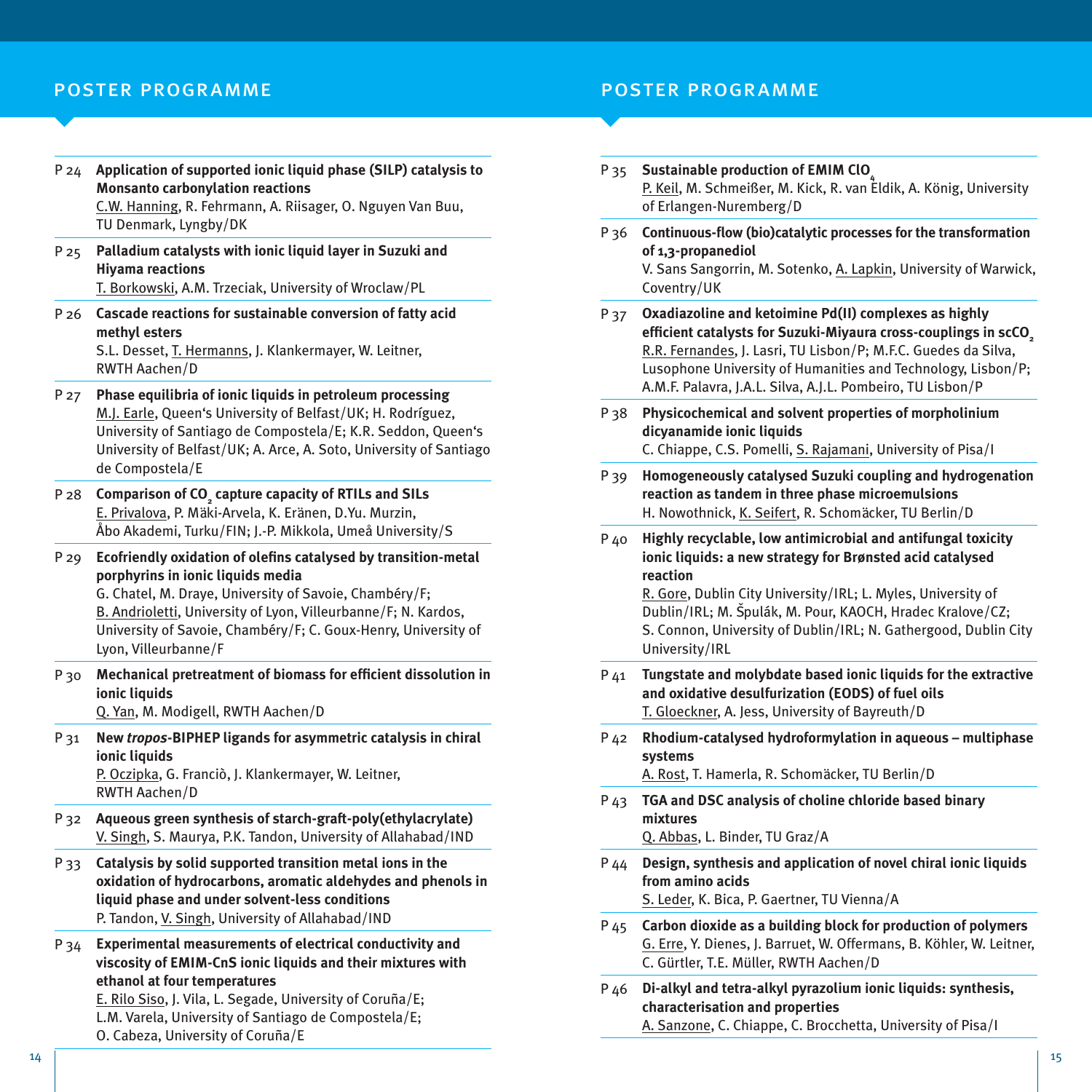## poster programme poster programme

- P 47 **The Wacker oxidation in ionic liquids** A. Sanzone, C. Chiappe, University of Pisa/I
- P 48 **Synthesis of novel bimetallic redox catalysts for sustainable chemistry** A. Prokofieva, F. Doro, S. Soomro, W. Leitner, C. Gürtler,

T. Müller, RWTH Aachen/D

- P 49 **Synthesis, characterisation and use of copper nanoparticles/ montmorillonite composite to accelerate the oxidation of various organic functionalities by sodium ferrate** V. Singh, S.B. Singh, P.K. Tandon, University of Allahabad/IND
- P 50 **Dielectric characterisation of ion jelly films** T. Carvalho, A.R. Brás, N. Correia, R. Igreja, C.J. Dias, New University of Lisbon, Caparica/P; N.M.T. Lourenço, C.A.M. Afonso, Instituto Superior Técnico, Lisbon/P; S. Barreiros, P. Vidinha, M. Dionísio, New University of Lisbon, Caparica/P
- P 51 **Development and characterisation of ionic nucleotides for different bioapplications** D. Garcia, S. Barreiros, I. Sá-Nogueira, P. Vidinha, New University of Lisbon, Caparica/P
- P 52 **Asymmetric hydrogenation of alpha- and beta-keto esters in continuous gas-phase applications using supported ionic liquid phase (SILP) catalysts** M.J. Schneider, E. Öchsner, M. Haumann, P. Wasserscheid, University of Erlangen-Nuremberg/D
- P 53 **Synthesis, properties, and utilization of 1-ethyl-3 methylimidazolium alkylbenzene sulfonate ionic liquids** D. Raynie, K. Shen, South Dakota State University, Brookings, SD/USA
- P 54 **Selective hydrogenation of aromatic amines over heterogeneous catalysts** E. Gebauer-Henke, L. Blumenthal, W. Leitner, A. Sim, G. Voss, T.E. Müller, RWTH Aachen/D
- P 55 **Acido-base equilibrium in room temperature ionic liquids: the role of different solvation contributions** M. Malvaldi, C. Chiappe, University of Pisa/I
- P 56 **Continuous gas-phase hydroformylation using supported ionic liquid phase (SILP) catalysts - importance of type and amount of ionic liquid**

A. Schönweiz, A. Buchele, W. Arlt, M. Haumann,

P. Wasserscheid, University of Erlangen-Nuremberg/D

P 57 **Advanced supported ionic liquid phase (SILP) materials for catalysis**

> M. Haumann, University of Erlangen-Nuremberg/D; R. Franke, Evonik Oxeno GmbH, Marl/D; P. Wasserscheid, University of Erlangen-Nuremberg/D

- P 58 **Gas-phase dimethyl carbonate synthesis using novel supported ionic liquid phase (SILP) catalysts** M. Haumann, University of Erlangen-Nuremberg/D; M. Stricker, J. Sundermeyer, University of Marburg/D; B. Melcher, P. Wasserscheid, University of Erlangen-Nuremberg/D
- P 59 **Enzymatic production of eicosapentaenoic acid (EPA) ethyl esters from microalgae with supercritical fluids** A. Seibert, University of Stuttgart/D; U. Schmid-Staiger, W. Trösch, Fraunhofer IGB, Stuttgart/D; T. Hirth, University of Stuttgart/D
- P 60 **A COSMO-RS based guide to analyse/quantify the polarity of ionic liquid media**

J. Palomar, Autonomous University of Madrid/E; J.S. Torrecilla, Complutense University, Madrid/E; J. Lemus, V.R. Ferro, Autonomous University of Madrid/E; F. Rodríguez, Complutense University, Madrid/E

P 61 **SILP-scCO<sub>2</sub> system for continuous flow asymmetric hydrogenation** A. Badoiu, U. Hintermair, G. Franciò, J. Klankermayer, W. Leitner,

RWTH Aachen/D

P 62 **From CO<sub>2</sub> to aialkyl carbonates with organometallic and heterogeneous catalysts**

D. Ballivet-Tkatchenko, CNRS, Dijon/F; S. Chambrey, S. Vasireddy, University of Bourgogne/F; M. Poor Kalhor, H. Chermette, University of Lyon/F

P 63 **Phosphonium nitrate ionic liquid catalysed electrophilic aromatic oxy-chlorination**

M. Noè, A. Perosa, M. Selva, University of Venice/I; L. Zambelli, Galentis S.r.L., Marcon/I

P 64 **The metathesis of 1-olefins over supported Re-catalysts in**  supercritical CO<sub>2</sub>

M. Fabris, A. Perosa, M. Selva, University of Venice/I; P. Licence, University of Nottingham/UK

P 65 **Effective n-octane isomerization under exceptionally mild conditions using a novel class of superacidic ionic liquids** C. Apfel, M. Haumann, P. Wasserscheid, University of Erlangen-Nuremberg/D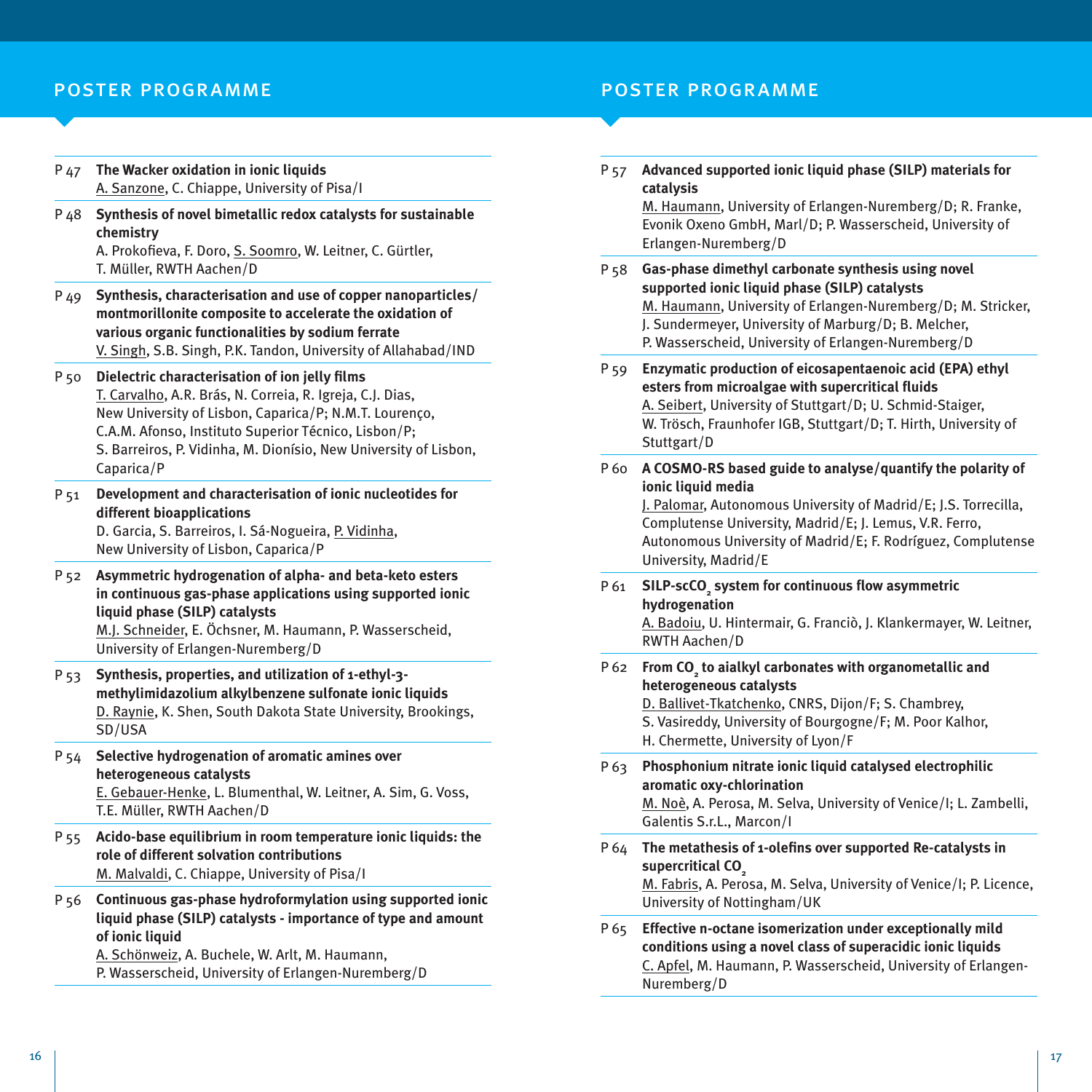Erlangen-Nuremberg/D

## poster programme poster session / exhibition

P 66 **Continuous gas-phase absorption using supported ionic liquid phase (SILP) materials** D. Roth, F. Kohler, M. Haumann, P. Wasserscheid, University of

P 67 **Designing multifunctional ionic liquids for biomass processing** A.J. Kunov-Kruse, A. Riisager, R. Fehrmann, TU Denmark, Lyngby/DK

- P 68 **SILP catalysts for the asymmetric hydrogenation** I. Podolean, S.M. Coman, V.I. Parvulescu, University of Bucharest/RO; W. Leitner, RWTH Aachen/D; C. Hardacre, Queen's University of Belfast/UK
- P 69 **Thermoregulated biphasic complex catalysis in polyether modified quaternary ammonium salts ionic liquids** D. Wu, B. Tan, Y.L. Li, Y.H. Wang, J.Y. Jiang, Z.L. Jin, TU Dalian/PRC
- P 70 **Preferential solvation in mixtures of ionic liquids** H. Niedermeyer, J. Hallett, P. Hunt, T. Welton, Imperial College, London/UK
- P 71 **Production of biodiesel from the fat of poultry leftovers using the high-temperature pressurized methanol (HTPM) process** K. Elst, T. De Baerdemaeker, L. Van Ginneken, VITO, Mol/B
- P 72 **Alkaline ionic liquids applied in supported ionic liquid catalysts (SILCA) for selective hydrogenation of citral** P. Virtanen, Åbo Akademi, Turku/FIN; E. Salminen, University of Turku/FIN; T. Salmi, J.-P. Mikkola, Åbo Akademi, Turku/FIN
- P 73 **Do ion pairs exist in ionic liquids?** J. Hallett, H. Niedermeyer, M. Lui, T. Welton, Imperial College, London/UK

P 74 **PEG – 400 as an efficient reaction medium for the synthesis of Hantzsch 1, 4 - dihydroprydines** A. Ezabadi, F. Tosan, Islamic Azad University-Centeral Branche, Tehran/IR

#### poster session

The authors are requested to be present at their poster(s) for discussion during the poster session on **Monday, 11 October 2010 from 18:05-20:00**.

The posters will be displayed continuously throughout the conference.

Submission of **last minute posters** is still possible **until 1 September 2010 at: www.dechema.de/gsfs2010**

The selection of the posters will be based on the review of 1-page abstracts (incl. figures) by the committee. If you should – for any reason – not be able to follow this procedure, please contact the conference office.

### **EXHIBITION**

The exhibition organised in conjunction with this conference offers above all a forum for the companies who are in business of creatively transforming the latest research results into innovative products.

They have the chance to display the full spectrum of instruments, equipment and services to an international expert public.

Located in an area adjacent to the lecture room and poster session, the exhibition will be a showcase for all participants and a valuable communication tool.

If you would like to participate in the exhibition, please contact the conference office.

### conference office

DECHEMA e.V. Barbara Feisst Theodor-Heuss-Allee 25 60486 Frankfurt am Main/Germany

Phone:  $+49 / (0)69 / 7564 - 333$ E-Mail: feisst@dechema.de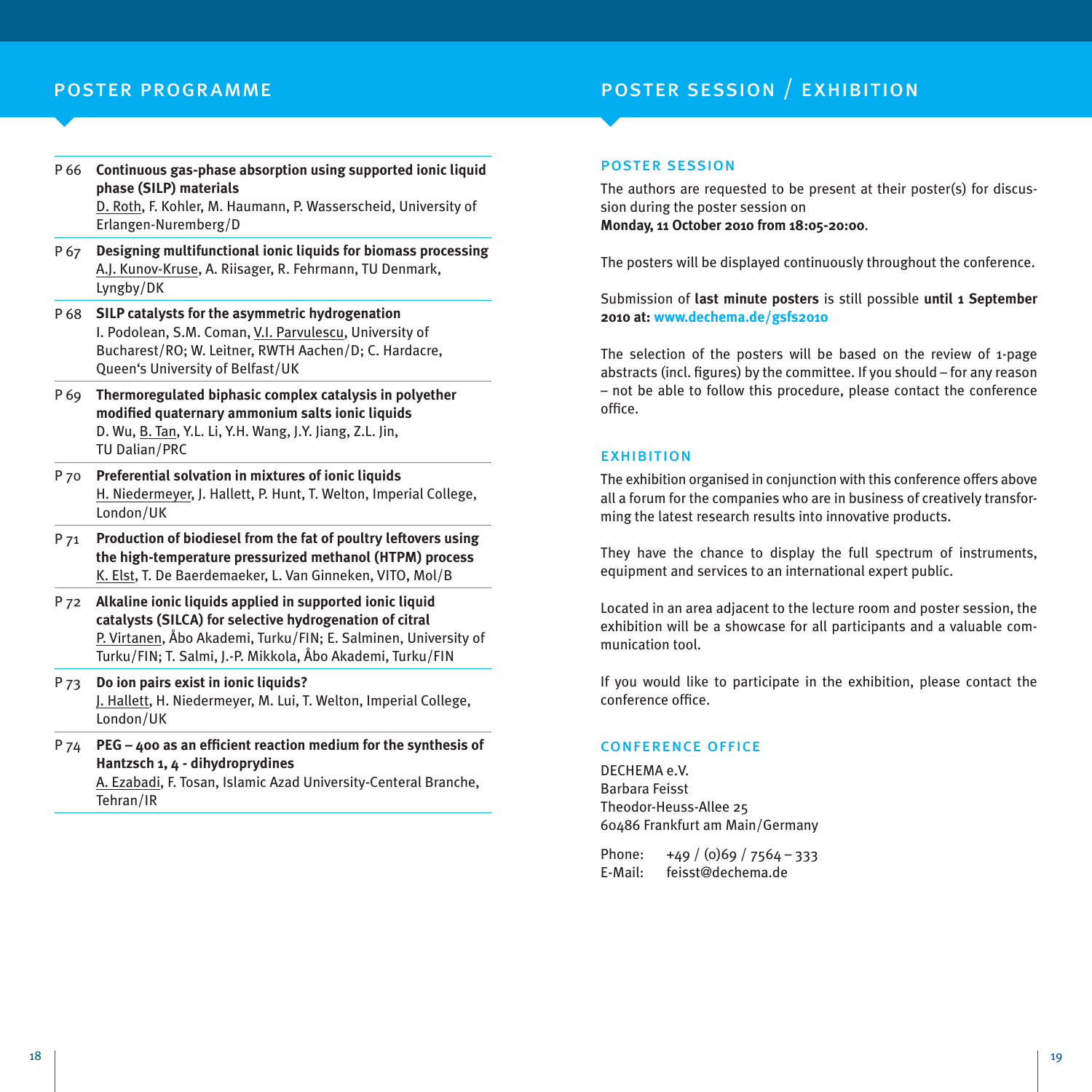## social events

### **Sunday, 10 October 2010** 12:00 - 17:00

#### **Excursion to and on the Lake Königssee**

Known the world over for its emerald green water and unique mountain landscape. Cruise silently across the lake on an electric-powered boat and hear the famed Königssee echo. Continue on to the peninsula of St. Bartholomä with the unmistakable red onion domes atop its ancient pilgrimage church.

Lying in majesterial aura and aloofness, surrounded by towering rock faces, the emerald Königssee resembles a fjord set in the Bavarian alps. The Watzmann East Face almost reaches a staggering 1800 meters. The lake itself is a good 190 meters deep.

Lake Königssee is a unique experience at any time of the year: The guided tour will start and end at the Kongresshaus Berchtesgaden. Lunch is not included in the ticket.

Ticket: 30 € Please register online at **www.dechema.de/gsfs2010**



## social events

### **Sunday, 10 October 2010 18:00 – 19:45**

### **Welcome Reception**

To welcome the conference participants an informal gathering will take place at the Kongresshaus Berchtesgaden. Drinks and snacks will be served by invitation of the organiser.

Ticket: free of charge

### **Monday, 11 October 2010 18:05 – 20:00**

### **Poster Session**

Visit the posters and talk to the exhibitors and to your colleagues with a glass of wine in your hand. All participants are invited to the poster session which will take place in the foyer of the lecture hall among the poster walls and exhibition stands allowing active discussion. Drinks and snacks will be served by invitation of the organiser.

Ticket: free of charge

### **Tuesday, 12 October 2010 19:30 – 23:30**

### **Bavarian Conference Dinner**

The venue of the conference dinner will be in the charming brewery "Bräustüberl Berchtesgaden" (www.braeustueberl-berchtesgaden.de). Enjoy an Bavarian buffet with local beer and typical Bavarian entertainment.

As seating capacity is limited, please order early to avoid disappointments!

Ticket:  $40 \text{ } \in$ Bavarian buffet and 2 drinks Please register online at **www.dechema.de/gsfs2010**

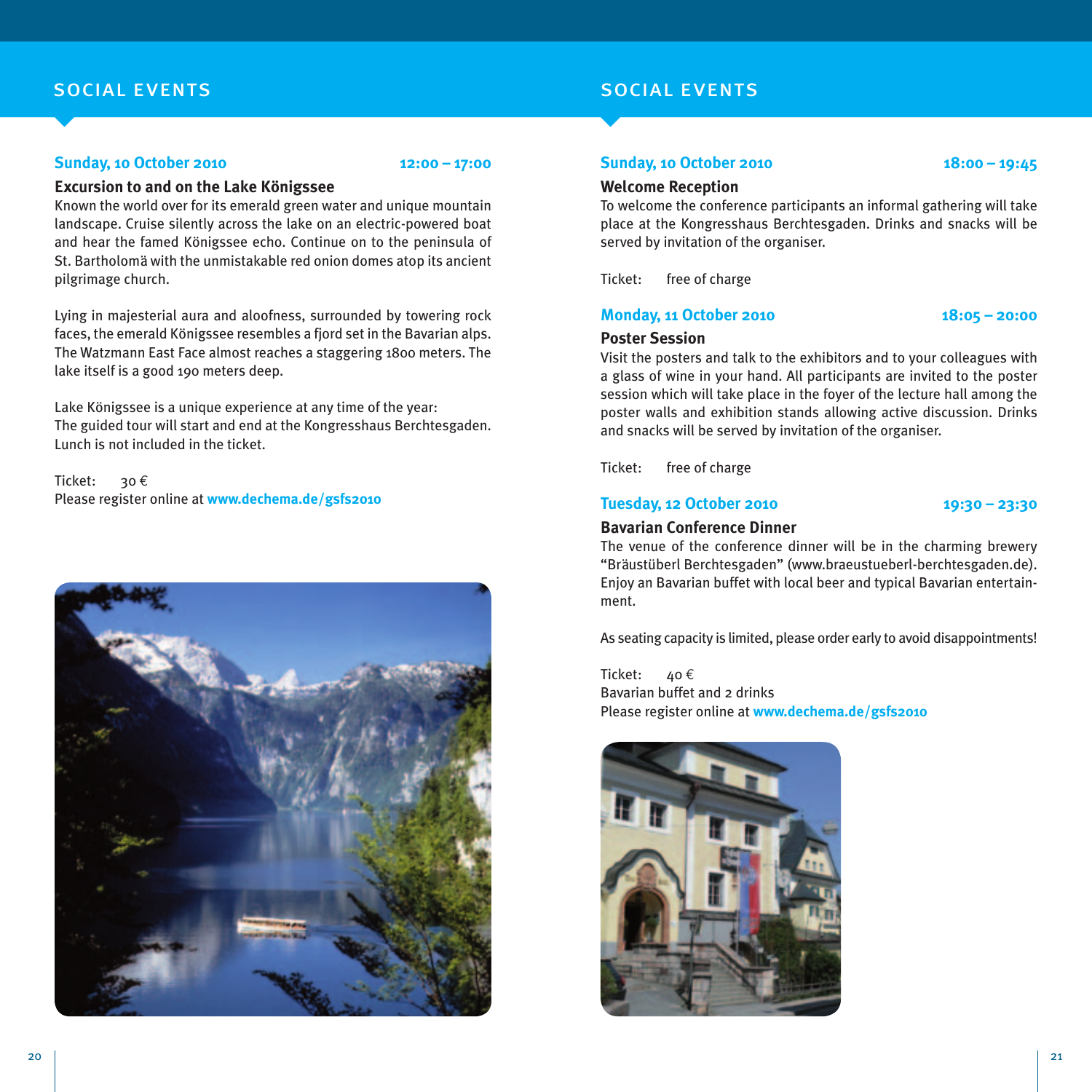## general information general information

## venue / location

Kongresshaus Berchtesgaden Maximilianstr. 9 83471 Berchtesgaden/Germany www.berchtesgaden.de/kongresshaus



conference language The conference language will be English.

#### conference office

**until 8 October 2010** DECHEMA e.V. Barbara Feisst Theodor-Heuss-Allee 25 60486 Frankfurt am Main/Germany

Phone: +49/(0)69/7564-333  $Fax: +49/(0)69/7564-441$ E-Mail: feisst@dechema.de

**10 – 13 October 2010** Kongresshaus Berchtesgaden Maximilianstr. 9 83471 Berchtesgaden/Germany

Phone: +49/(0)8652/967-348 E-Mail: feisst@dechema.de

#### **Office hours**

| Sunday,    | 10 October 2010 | $17:00 - 21:00$ |
|------------|-----------------|-----------------|
| Monday,    | 11 October 2010 | $08:00 - 18:30$ |
| Tuesday,   | 12 October 2010 | $08:00 - 18:30$ |
| Wednesdav. | 13 October 2010 | $08:00 - 13:30$ |

#### **REGISTRATION**

**Please register online at www.dechema.de/gsfs2010.**

There is no registration deadline as long as free capacity is available.

**Please note** that registrations received after **27 September 2010** may not appear in the list of participants.

Confirmation of registration and the invoice will be sent after receipt of registration.

Conference ticket, name tag, the book of abstracts and the list of participants will be available at the conference office in Berchtesgaden.

#### registration fees

The registration fee includes admission to all sessions, the exhibition, the poster programme, the list of participants, the book of abstracts, the welcome reception on Sunday, the poster party on Monday and soft drinks during the coffee breaks.

| Conference Tickets for participants <sup>2)</sup> | $M$ embers <sup>1)</sup> | <b>Others</b> |
|---------------------------------------------------|--------------------------|---------------|
| from Industry                                     | $650 \text{ } \in$       | 665€          |
| from Academia                                     | 355€                     | 370€          |
| Student *                                         | 110€                     | 125€          |
| Exhibitor <sup>4)</sup>                           |                          | 1.500€        |
| Excursion Lake Königssee <sup>3)</sup>            | 30€                      |               |
| Bavarian Conference Dinner <sup>3)</sup>          | 40€                      |               |

1) DECHEMA personal members, VDI-GVC members and EFCE passport holders

2) No VAT requested acc. to § 4,22 UStG

3) inclusive 19 % VAT

4) Plus 7 % VAT

\* Please attach a copy of your student identity card

#### remittance of fees

Fees should be remitted on receipt of the invoice in favour of DECHEMA e.V., stating the invoice number and the keyword "GSFS", to one of the DECHEMA accounts as indicated on the invoice. Payment by credit card is also possible.

**Please note** that at the conference office only payment in Euro, either by cash or by credit card can be accepted, but no other currency.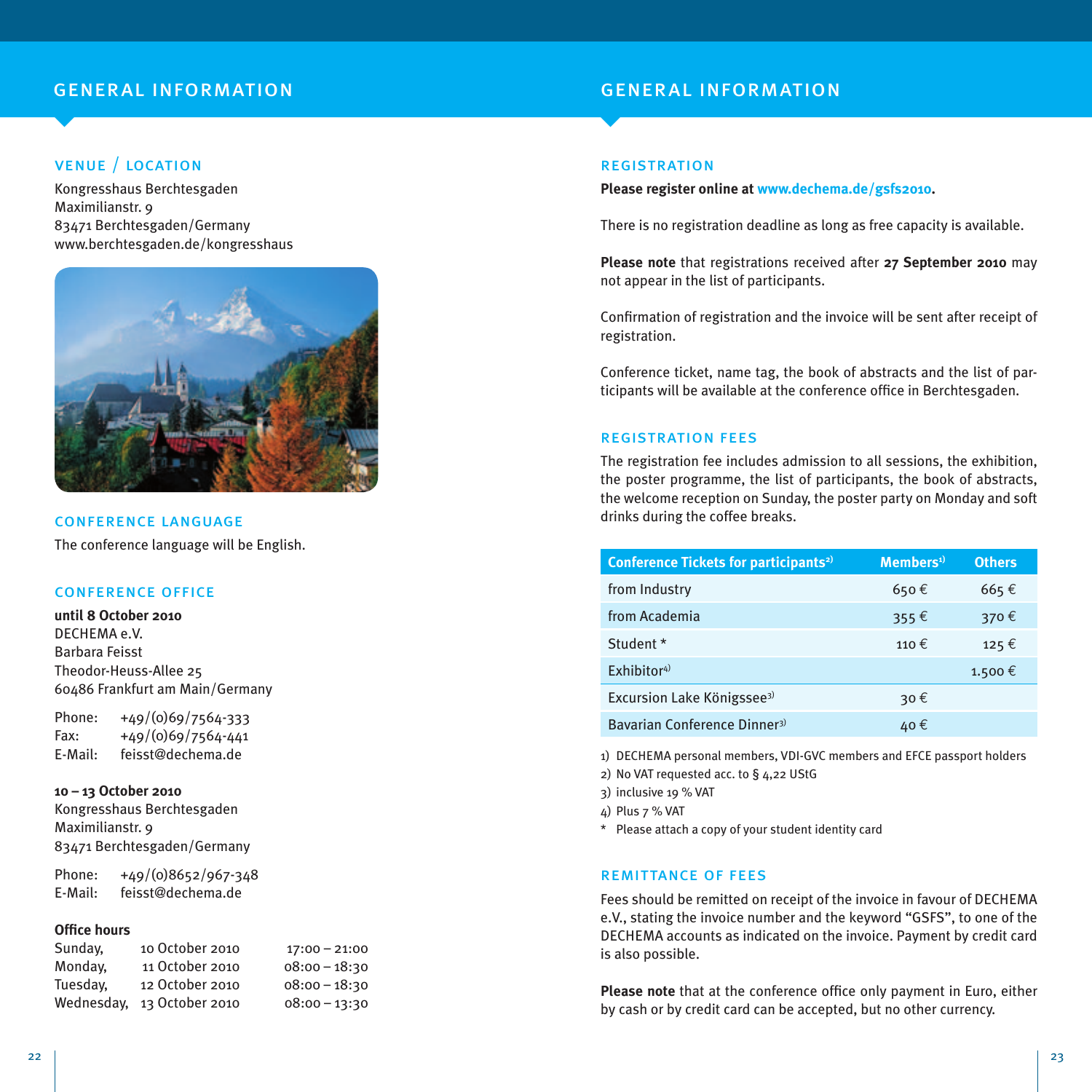## general information general information

### cancellations and refunds

30 € for administrative costs will be charged for cancellations received **before 7 September 2010**. Thereafter 80 % of the registration fee will be invoiced; however the book of abstracts and the list of participants will be sent. Only written cancellations will be accepted (email, letter or fax).

Cancellations for conference dinner and excursions will be accepted free of charge by **1 October 2010**. After that date the full amount must be charged.

If the event is cancelled by DECHEMA the whole fees will be refunded. Further claims for compensation are excluded.

#### lunch

Lunch is not included in the conference fee. You will have the opportunity to have lunch in numerous restaurants in Berchtesgaden.

#### visa formalities

Participants from a number of countries may need an entry visa for the Federal Republic of Germany. It is recommended that the visa should be applied as soon as possible before the meeting. If a formal invitation letter is needed please contact the conference office in good time.

#### insurance

The organisers are not responsible for loss or damage to the private property of participants and accompanying persons which may occur either during or arising from the conference. Participants should therefore take whatever steps they consider necessary for their insurance.

#### accommodation

Accommodation has been reserved for the conference participants at a special discount. Reservations should be directly made by the participants **before 10 September 2010**. Please complete the Hotel reservation form. You will find a hotel list on the conference website.

The reservations are binding. Charges for rooms which will not be used or will not be cancelled before **20 September 2010** must be paid by the participant.

#### how to reach berchtesgaden

#### **By air**

### Arrival at Salzburg Airport

Salzburg Airport is located approx. 25 to 30 minutes from Berchtesgaden. An one-way taxi journey from the airport to Berchtesgaden costs from  $40 \text{ } \in$  to 50  $\in$ . If several participants arrive at the same time, a shuttle bus will be provided to Berchtesgaden.

After your registration for the conference you will receive a booking form for the shuttle service.

#### Arrival at Munich Airport

Munich Airport lies 156 km from Berchtesgaden (a good 2 hours of driving). Berchtesgaden's train station has a connection on the Intercity line from Munich to Salzburg. The journey takes around 3,5 hours (no direct connections).

#### **By train**

Train connection from Munich, Innsbruck, Vienna and Salzburg. Internet: **www.bahn.de/i/view/GBR/en**

#### Arrival at Salzburg Train Station

Salzburg train station is located approx. 25 – 30 minutes from Berchtesgaden. An one-way taxi journey from the train station to Berchtesgaden costs from 40  $\epsilon$  to 50  $\epsilon$ . An one-way train ticket to Berchtesgaden costs  $25 \notin$  and the journey takes 1 hour.

#### Arrival at Berchtesgaden Train Station

The Kongresshaus is just 5 minutes from Berchtesgaden train station.

#### **By car**

By car from the north, the west or the east you achieve us by means of the federal highway A8 Munich Salzburg, exit "Bad Reichenhall", then follow the road B20 to Berchtesgaden. From the south over the "Tauernautobahn", exit "Salzburg Süd", then follow the road B305 to Berchtesgaden.

#### how to reach the conference site

The Kongresshaus Berchtesgaden is situated directly in the city center. Signs will show you the way directly to the Kongresshaus.